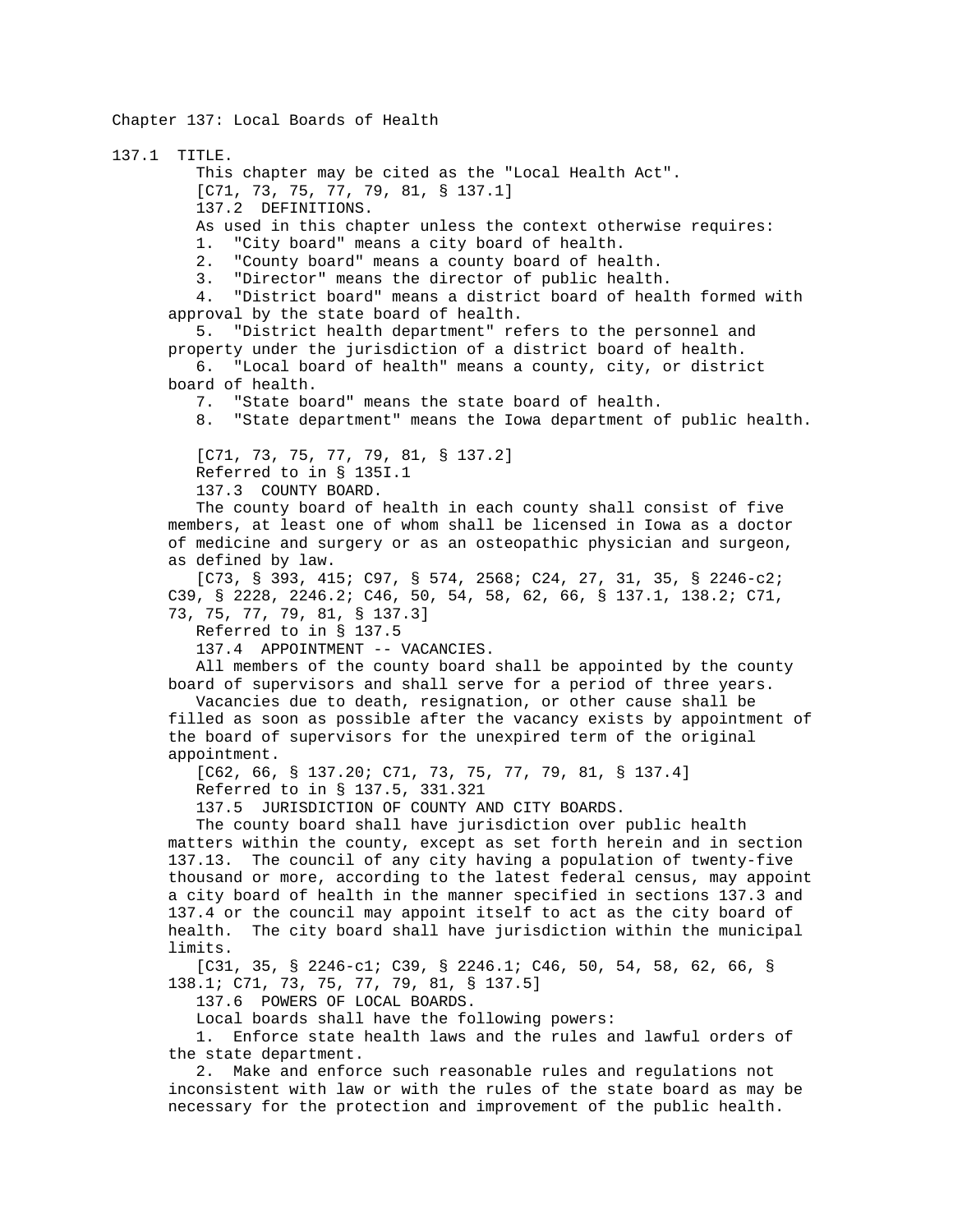a. Rules of a county board shall become effective upon approval by the county board of supervisors by a motion or resolution as defined in section 331.101, subsection 13, and publication in a newspaper having general circulation in the county.

 b. Rules of a city board shall become effective upon approval by the city council and publication in a newspaper having general circulation in the city.

 c. Rules of a district board shall become effective upon approval by the district board and publication in a newspaper having general circulation in the district.

 d. However, before approving any rule or regulation the local board of health shall hold a public hearing on the proposed rule. Any citizen may appear and be heard at the public hearing. A notice of the public hearing, stating the time and place and the general nature of the proposed rule or regulation, shall be published as provided in section 331.305 in the area served by the board.

 The board shall also make a reasonable effort to give notice of the hearing to the communications media located within said area.

 3. May by agreement with the council of any city within its jurisdiction enforce appropriate ordinances of said city.

 4. Employ persons as necessary for the efficient discharge of its duties. Employment practices shall meet the requirements of chapter 8A, subchapter IV, or any civil service provision adopted under chapter 400.

 5. Provide reports of its operations and activities to the state department as may be required by the director.

 [C73, § 415, 417, 418; C97, § 2568, 2571, 2572; S13, § 2571-b, 2572; C24, 27, 31, 35, 39, § 2234, 2235; C46, 50, 54, 58, 62, 66, § 137.7, 137.8; C71, 73, 75, 77, 79, 81, § 137.6]

 83 Acts, ch 101, § 20; 87 Acts, ch 43, § 4; 97 Acts, ch 28, §9; 2003 Acts, ch 145, §189; 2006 Acts, ch 1184, §84

Referred to in § 137.13

137.7 ADDITIONAL POWERS OF LOCAL BOARDS.

 Local boards shall have the following powers and duties to the extent they do not unreasonably interfere with existing patterns of private professional practice of licensed practitioners of the healing arts. Local boards:

 1. May provide such personal and environmental health services as may be deemed necessary for the protection and improvement of the public health.

 2. May engage in joint operations and contract with colleges and universities, the state department, other public and private agencies, and individuals for public health activities or projects.

 3. May charge reasonable fees for personal health services. No person shall be denied necessary services within the limits of available personnel because of inability to pay the cost of such services.

 4. May issue licenses and permits and charge reasonable fees therefor in relation to the collection or disposal of solid waste and the construction or operation of private water supplies or sewage disposal facilities.

 [C24, 27, 31, 35, 39, § 2236, 2237; C46, 50, 54, 58, 62, 66, § 137.9, 137.10; C71, 73, 75, 77, 79, 81, § 137.7]

Referred to in § 137.13

137.8 DISTRICT HEALTH DEPARTMENT PLAN.

 The state department shall, after consultation with existing county and city boards, develop and may amend from time to time as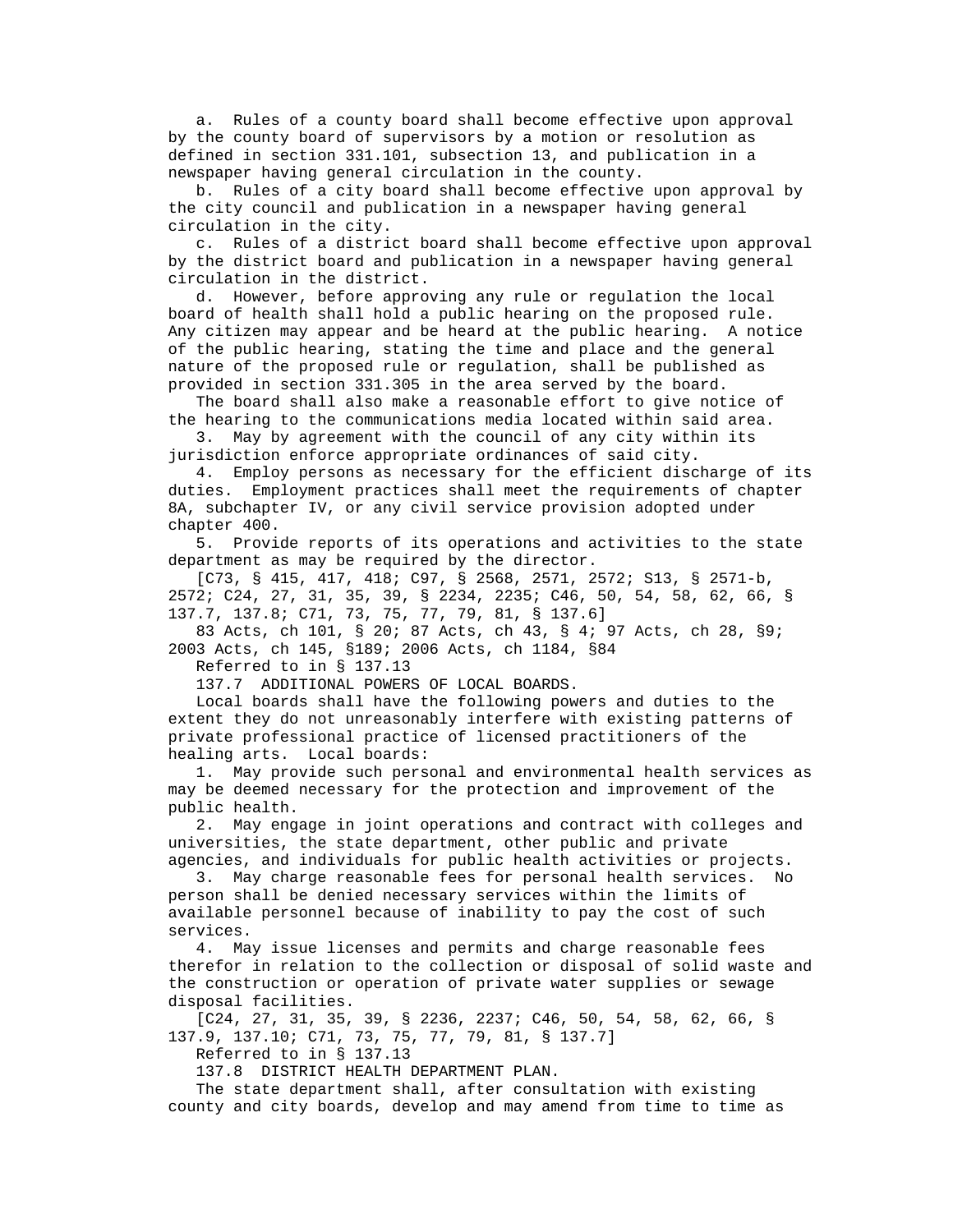necessary a district health department plan. The plan shall set forth recommended areas for the development of district health departments.

 [C31, 35, § 2246-c3; C39, § 2246.4; C46, 50, 54, 58, 62, 66, § 138.4; C71, 73, 75, 77, 79, 81, § 137.8]

137.9 RULES FOR STANDARDS.

 The state board shall adopt rules setting minimum standards and procedures for the formation and approval of district health departments.

[C71, 73, 75, 77, 79, 81, § 137.9]

137.10 DISTRICT BOARD OF HEALTH APPROVAL REQUESTED.

 The county and city boards in any area designated by the district health department plan may at any time submit to the state department a request for approval as a district health department. The request shall include:

 1. A plan for appointment of a district board of health, the membership of which shall not exceed eleven members who shall be reasonably representative of all existing health jurisdictions in the area. At least one and not more than three of the members shall be licensed in Iowa as doctors of medicine and surgery or osteopathic physicians and surgeons, as defined by law. The plan shall specify the terms of office of the members, by whom appointments to the board are to be made, and methods for filling vacancies.

 2. Evidence that the proposed district health department is consistent with the state district health department plan and will meet the requirements of rules of the state board.

 $[C31, 35, S 2246-c1, -c2, -c3; C39, S 2246.1, 2246.2, 2246.3; C46,$  50, 54, 58, 62, 66, § 137.20, 138.1, 138.2, 138.3; C71, 73, 75, 77, 79, 81, § 137.10]

Referred to in § 137.11, 137.14

137.11 REQUEST REVIEWED BY STATE DEPARTMENT.

 The state department shall review requests submitted under section 137.10. The state department, upon finding that all necessary conditions are met, shall approve the formation of a district health department and shall so notify the local boards from whom the request was received.

[C71, 73, 75, 77, 79, 81, § 137.11] Referred to in § 137.14 137.12 APPOINTMENT.

 On receipt of notice of approval as a district health department, a district board shall be appointed as specified in the plan. Board members shall serve without compensation, but shall be reimbursed for necessary expenses in accordance with rules established by the state board.

 [C62, 66, § 137.21; C71, 73, 75, 77, 79, 81, § 137.12] 83 Acts, ch 123, § 63, 209

Referred to in § 137.14

137.13 DISBANDMENT OF LOCAL BOARDS.

 On appointment of a district board, the county and city boards involved shall be disbanded and their powers and duties specified in sections 137.6 and 137.7 transferred to the district board.

[C71, 73, 75, 77, 79, 81, § 137.13]

Referred to in § 137.5, 137.14

137.14 ADDING TO DISTRICT.

 A city or county may be added to an existing district health department by submission and approval of a request, as specified in sections 137.10 to 137.13, and upon approval of the request by both